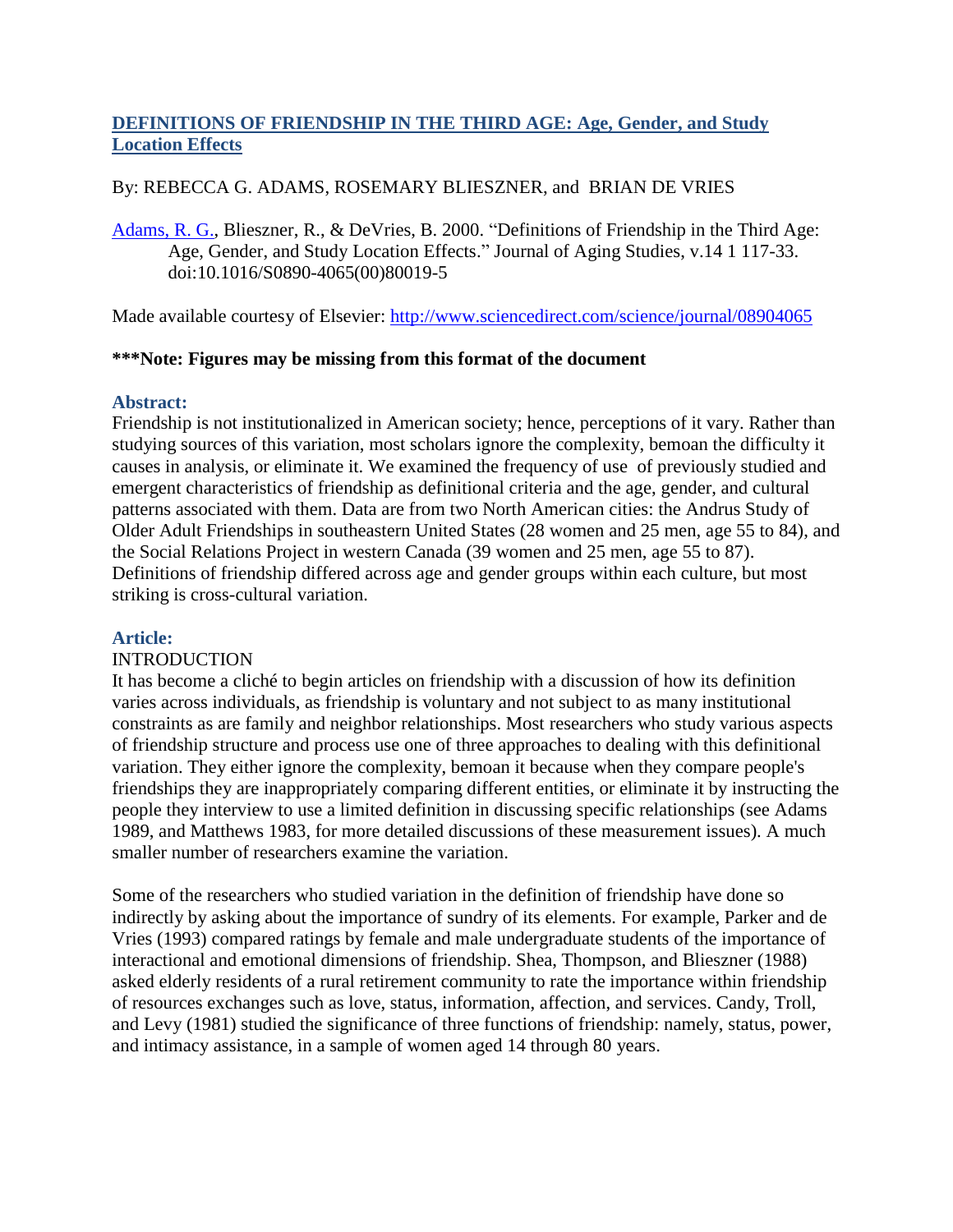A few researchers, most of whom studied older adults exclusively, examined definitions of friendship directly by asking their respondents what the relationship means to them. For example, analyzing data from transcriptions of guided conversations with older adults, Matthews (1983) identified two friendship orientations— friends as particular individuals and friends as relationships. When Adams (1986) asked elderly women in suburban Chicago to describe what a friendship is, they tended to define it social psychologically, referring to affective characteristics. Roberto and Kimboko (1989) constructed three categories of friends from the definitions given by older adults living in a western U.S. city—the likeables, the confiders, and the trustables. Based on interviews to determine how elderly people conceptualize friendship, Patterson, Bettini, and Nussbaum (1993) identified nine definitional clusters—devotion, commonality, reciprocity, relational stratification, frequent contact, positive attributions, positive impact, understanding, and familial comparison. De Vries, Dustan, and Wiebe (1994) asked men and women from each of four age groups (20 to 34, 35 to 49, 50 to 64, and 65 and older) to define friendship. They then coded the definitions into a list of categories including self-disclosure, affection or appreciation, assistance, empathetic understanding, ego reinforcement, shared activities, shared interests or values, acceptance, trust, structural features (e.g., time known, frequency of contact), loyalty or commitment, and compatibility (Parker and de Vries 1993). Ego reinforcement, empathetic understanding, structural features, and acceptance were mentioned less frequently than were other aspects.

### *Gender and Age Effects*

Some of the researchers cited above examined age and gender differences in definitions of friendship. For example, Matthews (1983) and Roberto and Kimboko (1989) reported that the older men and women did not differ significantly in their orientations toward friendship. Using Matthews' conceptual distinction, de Vries and colleagues (1994) confirmed this null finding and also reported that, in their sample, the oldest respondents were more likely to include individual references in their definitions. In addition to examining gender differences in Matthews' friendship orientations, these authors explored age and gender differences in the tendency to mention frequently used categories of the Parker and de Vries (1993) typology. Women included a larger number of dimensions than men, but there was no age difference in number of aspects named. With age, men increased their use of affection or appreciation and women decreased theirs. The opposite pattern emerged for loyalty or commitment. Women mentioned self-disclosure more frequently, whereas men mentioned trust more often. Identification of assistance or support decreased with age for men, but not for women; mention of compatibility and shared activities increased with age for women, but not for men.

Age and gender differences in definitions of friendship can be explained structurally or developmentally. Both age stratification and life span development theoretical perspectives suggest that adults' views of social relationships are likely to vary with age, a variable that stands in proxy for social structural position and for level of development (Adams and Blieszner 1994; Blieszner and Adams 1992). If friendship patterns are affected by age, it follows that perceptions of friendship might be as well. In terms of social structure, the older people are, the more likely they are to be retired and, if they reared children, to have an empty nest. Because of their stage of life, they participate in a different set of daily routines and activities than those who are employed or have children living at home. This in turn affects their opportunities to make and keep friends. Other conditions such as health, living arrangements, and finances are likely to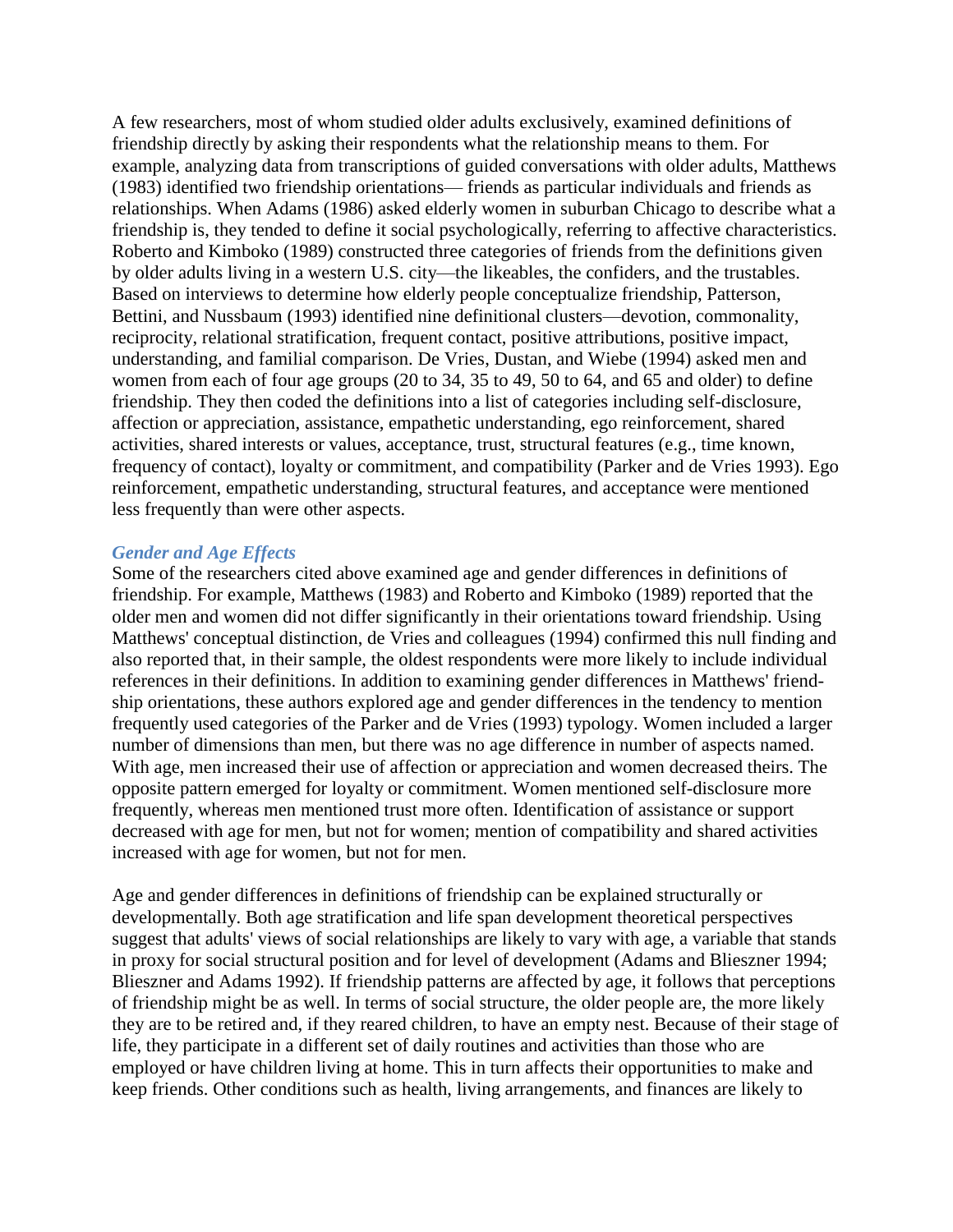affect the impact of retirement and the departure of children from the home on friendship (Allan and Adams 1989). For example, chances to make new friends might be increased or reduced, thus expanding the range of diversity within the friendship circle or compressing it (Adams 1987). The availability of more time might provide opportunities to develop greater closeness among friends or the presence of poor health might constrain interaction and thus lead to reduced closeness (Johnson and Troll 1994).

Developmental maturity, as indexed by age, might also be related to process aspects of friendship definitions. The longer one has lived, the more experience with close relationships a person has probably had, perhaps suggesting great skill with cognitive, affective, and behavioral dynamics of friendship. At the same time, frail health and perceived closeness to death might lead a person to focus more narrowly on just the most intimate of family and friend relationships and might reduce the range of relational behaviors in which the person can engage. The older one is, the greater the potential length of acquaintance among friends. At the same time, due to the health and mobility reasons given above, the older one is, the more likely contact with friends is less frequent and for shorter periods of time.

As with age effects on perceptions of friendship, both structural and dispositional explanations of gender effects can be given (Blieszner and Adams 1992). For example, Wright (1982) described women's friendships as face-to-face and men's friendship as side-by-side, capturing the tendency of women to share emotional experiences and men to share activities. This could be because women have more opportunities to establish and maintain emotionally close friendships than men do. A dispositional explanation is equally plausible. Perhaps due to differential socialization or inherent psychological predispositions, women are more inclined to establish emotionally close relationships than men are. Whatever the explanation, the tendency of women to verbalize their feelings may lead them to emphasize the affective qualities of friendship in their definitions, whereas the tendency of men to share activities with each other may lead them to emphasize the amount of time they spend together and other proxy measures of shared activities. The differing social structural locations and dispositions of men and women together may account for a wide range of differences in their friendship patterns and thus in their perceptions of friendship.

# *Effects of Geographic Location*

Although, as the examples we cited earlier illustrate, some researchers examined age and gender differences in definitions of friendship, none of them investigated whether variations in cultural context also affect the meaning of friendship or even considered how the cultural context in which their respondents lived might have shaped their perceptions. This is not surprising, because a thorough study of cultural variations in definitions of friendship would require a large sample, but friendship researchers have typically not had adequate funding to conduct such a study. Not only would a larger sample size than is typical for friendship studies be required, but administering open-ended questions and processing the responses to them is also time consuming and thus expensive (see Adams 1989, for a table of sample sizes in friendship research).

In addition, the complexity and lack of clarity of the concept of culture may partially account for its absence in friendship research. The terms ethnicity, culture, and even race are often confused or used interchangeably (Betancourt and Lopez 1993). Nonetheless, some preliminary empirical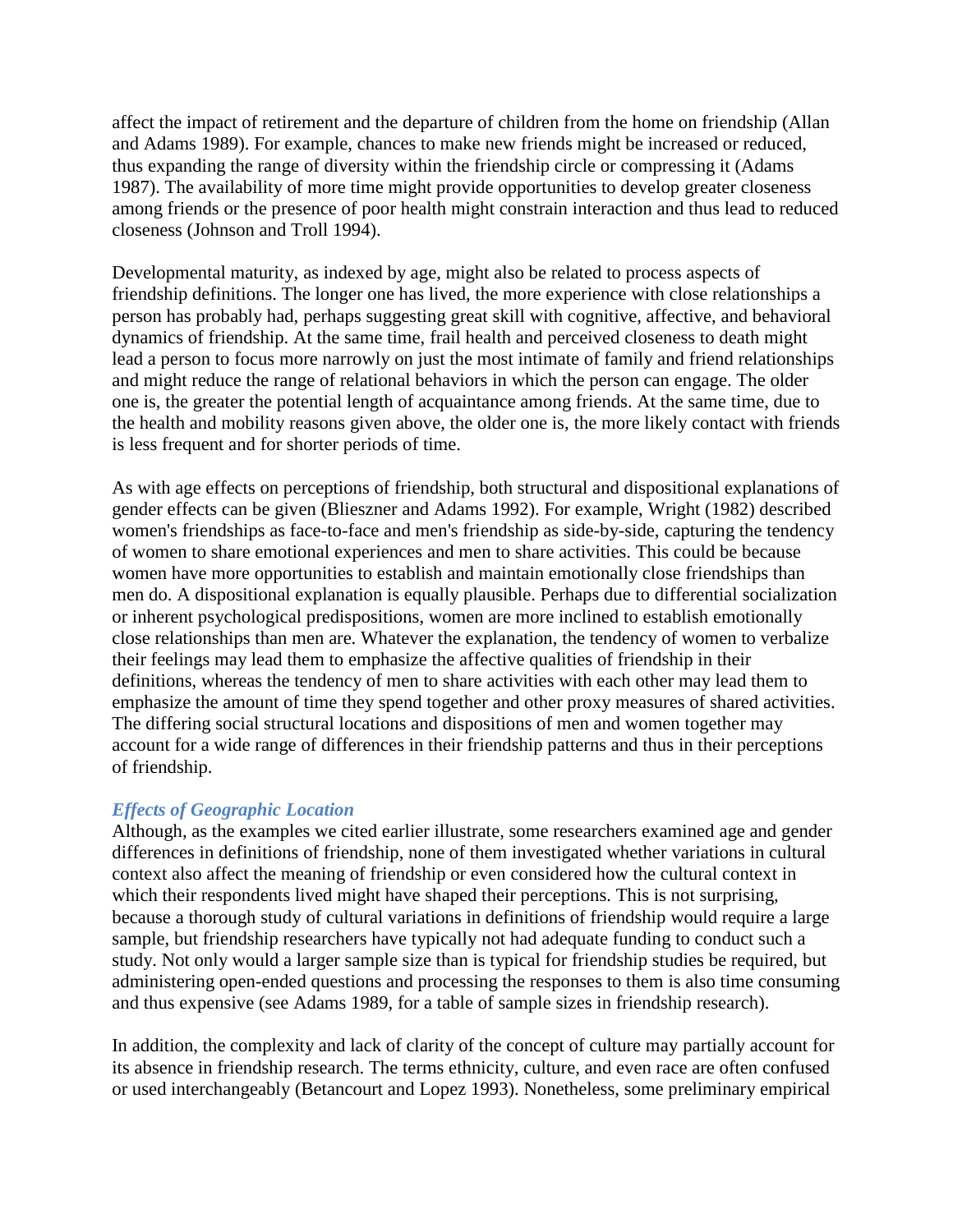observations about the effects of culture on friendship can be offered. In their examination of the social networks of both urban native and nonnative elders, Strain and Chappell (1989) found that native elders reported a greater number of friends with whom they had more frequent contact. Penning and Chappell (1987) compared British, French, German, Ukrainian/Russian, and Jewish ethnic elders and found no difference in the average number of friends, but a greater likelihood of the identification of one close friend for French and German respondents. De Vries, Jacoby, and Davis (1996) compared British, French, European, and a multiethnic group of older Canadians on the dimensions of friendship number, contact, and satisfaction. They found that the French identified fewer friends, lived closer to and had greater contact with their friends, and tended to be somewhat more satisfied with their friendships as compared to the other groups of respondents. Together, these results, corroborating the other investigations cited, suggest cultural differences in friendship meaning and interaction patterns.

In this article, as a preliminary step in studying cultural variation in definition of friendship, we compare the findings from two independently conducted small studies of older adult friendship in different geographic locations: Adams and Blieszner gathered data for the Andrus Study of Older Adult Friendship Patterns in Greensboro, North Carolina, and de Vries collected the Social Relations Project data in Vancouver, British Columbia.

Greensboro is part of a triad of cities comprising Greensboro, Highpoint, and Winston-Salem in north central North Carolina. These cities, together with Burlington, made up a 1990 Census, Metropolitan Statistical Area (MSA) of about one million residents, 59 percent of whom lived in urban areas. The population of Greensboro itself was about 184,000. The region has long been a major center for the textiles, furniture, and tobacco industries. Located therein are numerous universities and colleges.

Vancouver is located on the west coast of British Columbia, Canada. The city of Vancouver, proper, has a population of approximately 500,000 residents, although it is also the center of the greater Vancouver regional district (GVRD; comprising over a dozen municipalities), which has an overall population of approximately 1.6 million. The GVRD is most noted for tourism and shipping; it also houses many of the offices for the provinces' central industries of mining and lumber. Two of the provinces' largest public universities are located in the GVRD, in addition to numerous colleges.

Although Greensboro is representative of smaller cities as compared to Vancouver, it is embedded in a network of metropolitan communities with a population almost as large. We assume, then, that any differences found in the combined data are more likely to come from cultural sources than from demographic structural ones such as size, density, and homogeneity of the population.

Although this article is not the appropriate forum for an explication of the various dimensions on which Canadians and Americans might be both similar and different, it may be said that, in relative contrast to the individualism and independence of citizens of the United States, Canadians may be seen as somewhat more communal and interdependent. This difference, should it exist, may manifest itself in a preference for affective and cognitive dimensions on the part of Canadians; that is, the welfare of another implicates the welfare of the self in more communal settings. In addition, Vancouver is in a more recently settled area of North America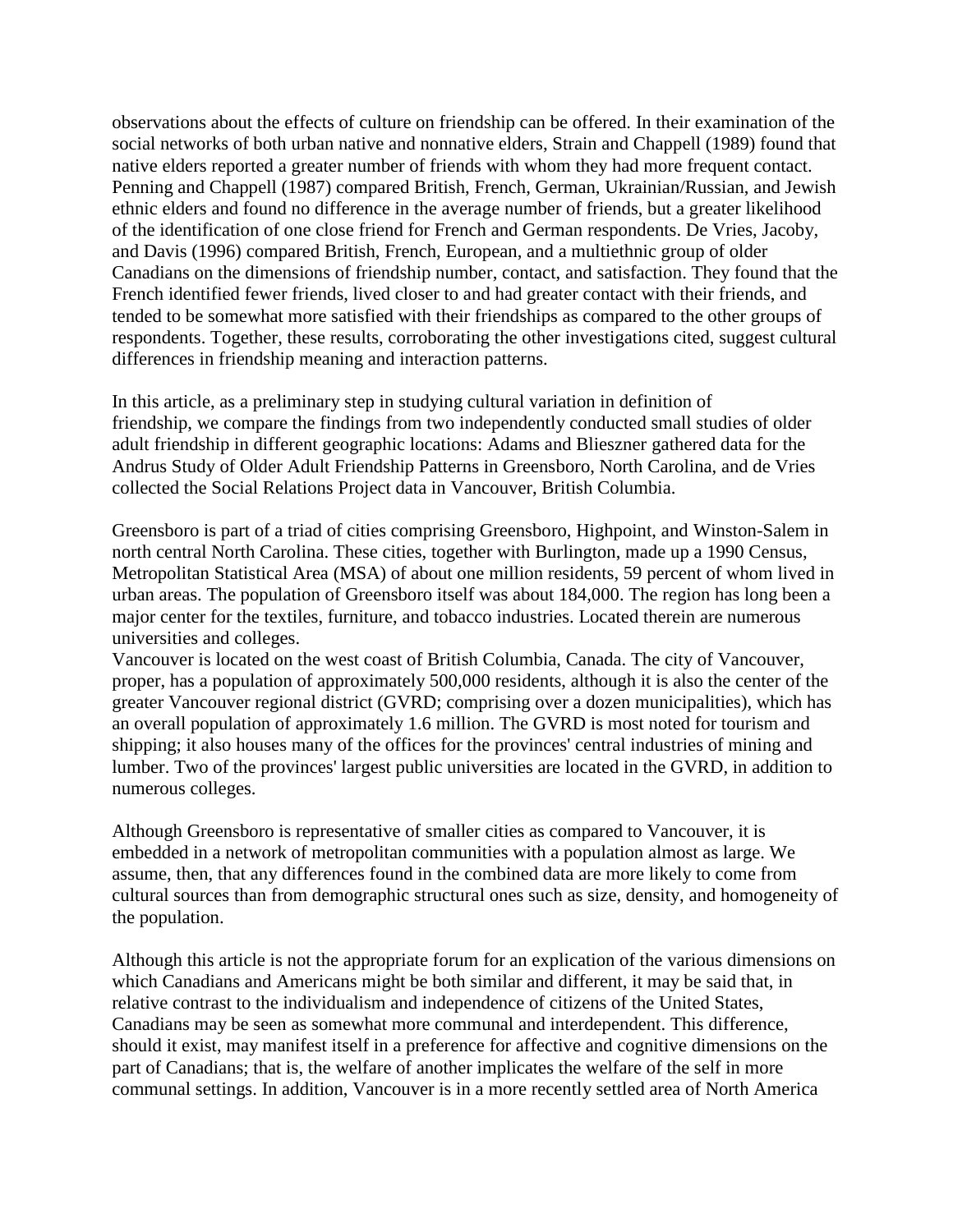than Greensboro. This regional difference perhaps manifests itself in a social organization more influenced by tradition, greater structure, and more established norms governing social interaction in Greensboro than in Vancouver. These cultural differences might lead to different friendship patterns and different perceptions of what friendship means.

Building on previous work, in this article we examine older adults' definitions of friendship and how they vary by age group, gender, and cultural context. After discussing the samples and measures used, we report on the frequency with which older adults in these two settings mentioned various aspects of friendships as part of their definitions, and then examine age, gender, and cultural similarities and differences in their perceptions of friendship.

### **METHODS**

## *Samples*

# *SOUTHEASTERN U.S. SAMPLE*

The U.S. sample consisted of 22 adults age 55 to 64 years (10 men, 12 women; young-old), 20 adults age 65 to 74 years (10 men, 10 women; middle-old), and 11 adults age 75 years or older (5 men, 6 women; old-old). Random digit dialing was used to select older adults in each of the six age—gender categories. The calling procedure continued until each of the 6 categories included 10 participants. The resulting sample reflects the population of community-dwelling older adults in Greensboro. Due to some of the identified individuals being unable to complete the interview, the part of the final sample analyzed here comprised 53 older adults.

Of these 53 respondents, 77 percent were Caucasian, 21 percent were African American, and 2 percent held other racial ethnic membership. Although 9 percent of the sample members were divorced and 25 percent were widowed, the majority were married (66%). The sample was a fairly affluent one: two fifths described themselves as middle class, two fifths as upper-middle class, and the remainder as working or lower class. Most participants (66%) were not employed. As for their health, 75 percent rated it good or excellent, 59 percent stated that their health did not limit their activities at all, and 89 percent did not depend on anyone for routine help in the home.

## *WESTERN CANADA SAMPLE*

The Canadian sample comprised 23 adults age 55 to 64 years (9 men, 14 women; young-old), 21 adults age 65 to 74 years (7 men, 14 women; middle-old), and 20 adults age 75 years or older (9 men, 11 women; old-old). These respondents were members of a larger pool of participants in the Social Relations Project, that included 132 women and 116 men ranging in age from 18 to 87 years. Volunteers were sought using a variety of methods including advertisements and presentations at community centers and educational institutions and an article about the project in a local newspaper.

The Canadian participants were primarily Caucasian and of moderate socioeconomic status. The self-reported ethnic identity of the sample was as follows: 61 percent British, 25 percent European, 6 percent Asian, 4 percent Jewish, and 4 percent First Nations (Native Canadian). Although a question of household income was not asked, the median household income among Vancouver residents is just over 56,000 Canadian dollars. Most participants described themselves as retired (63%). Just under one half were married (with three couples reporting a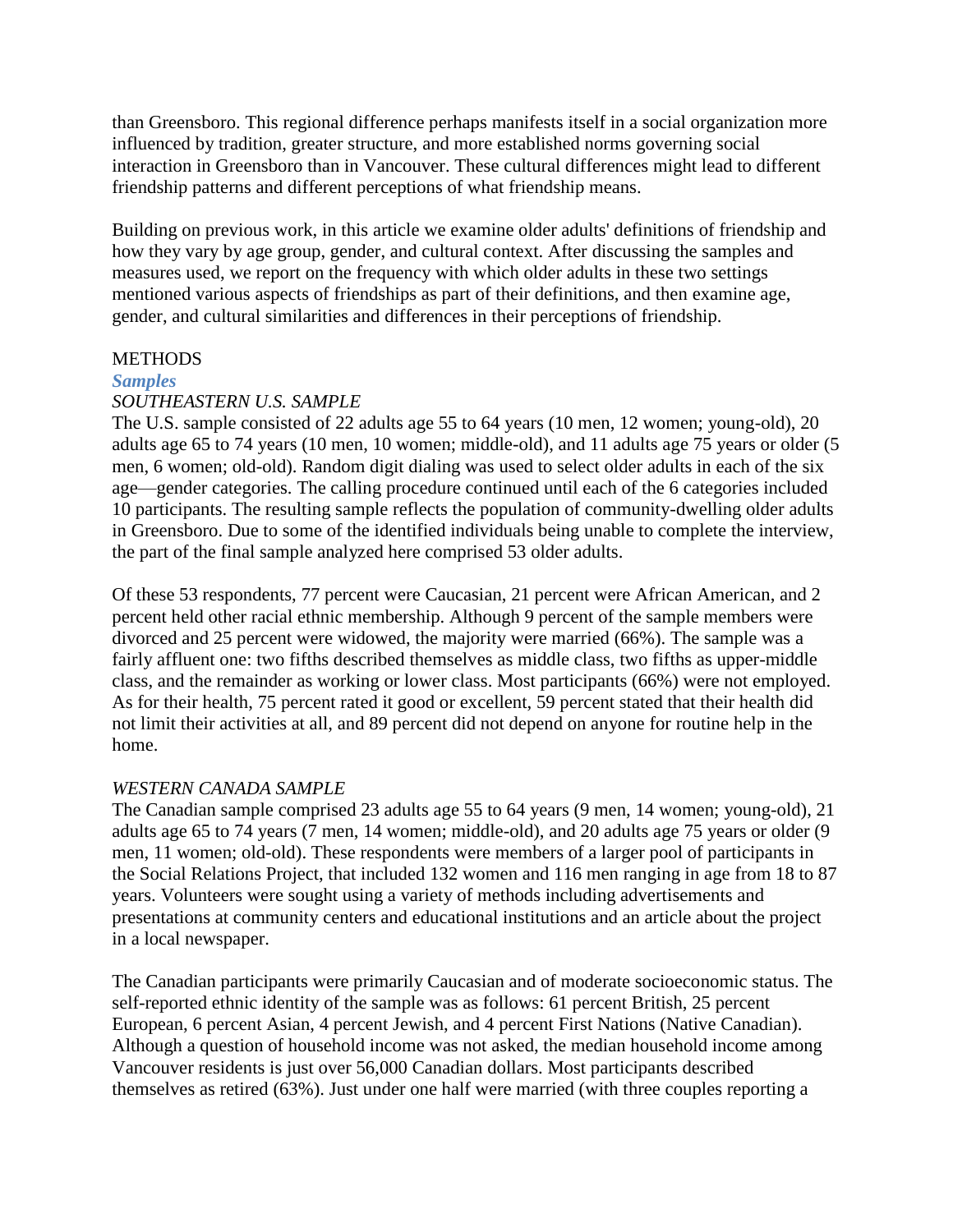marriage of 66 years), about one quarter were separated or divorced, and about another quarter were widowed. These characteristics represent a relatively proportionate cross-section of the large west coast Canadian city population from which they were sampled.

## *Measures*

The principal investigators for each of these two studies independently conducted similar preliminary analyses of the research literature before working jointly. Blieszner and Adams (1992) had constructed a typology of friendship patterns, classifying each aspect of friendship previously studied as a measure of internal structure (e.g., level of closeness or homogeneity on demographic characteristics), as an indicator of interactional process, or as a proxy measure of the quality of interactional process (i.e., an indirect indicator such as frequency of contact or length of acquaintance). They further divided direct indicators of relational processes into cognitive (thoughts), affective (feelings), and behavioral (actions) types of interaction. De Vries contributed the list of previously researched aspects of friendship discussed above (Parker and de Vries 1993).

For the purposes of the research reported here, the two frameworks were combined. Each aspect of friendship identified by de Vries was designated as structural, cognitive, affective, behavioral, or proxy, and added to the examples of each of the three aspects of friendship that Blieszner and Adams (1992) identified in their synthesis of previously conducted research. The initial list of friendship definition elements within the five broad categories was thus developed from these two independently conducted analyses of the literature.

Additional examples of structure, process, and proxy measures were added to the framework through an analysis of both data sets. In both studies, respondents were asked open-ended questions regarding their definition of friendship and probes were used to obtain further details. In the southeastern United States, respondents were asked, "People have different types of friends. How would you say that close friends differ from more casual ones? How do casual friends differ from acquaintances?" The western Canadians were asked, "What is your definition of friend? What makes someone a friend and someone else not?" An investigator associated with each data set coded the responses from her or his project, using categories from the initial typology when possible and adding new categories when necessary. Then the coders exchanged data sets and coded each other's cases, noting discrepancies between them. The codes used here reflect a negotiated consensus regarding the definitional categories embedded in each case.

### RESULTS

The framework resulting from the coding is presented in Table 1, along with the frequencies with which the respondents mentioned the broad and specific elements of friendship as part of their definitions. Note that each aspect of friendship definition is categorized broadly according to the Adams—Blieszner typology, and that many of the specific categories were originally included in the Parker and de Vries (1993) typology. New codes emerging from the data in addition to these were care (feelings of affection), sociability (getting along well together), duration of contacts, solidarity, and homogeneity. Although ego reinforcement was included as a category in the initial typology, it was omitted here because none of the respondents in either sample mentioned it. Parker and de Vries similarly found it to be infrequently used.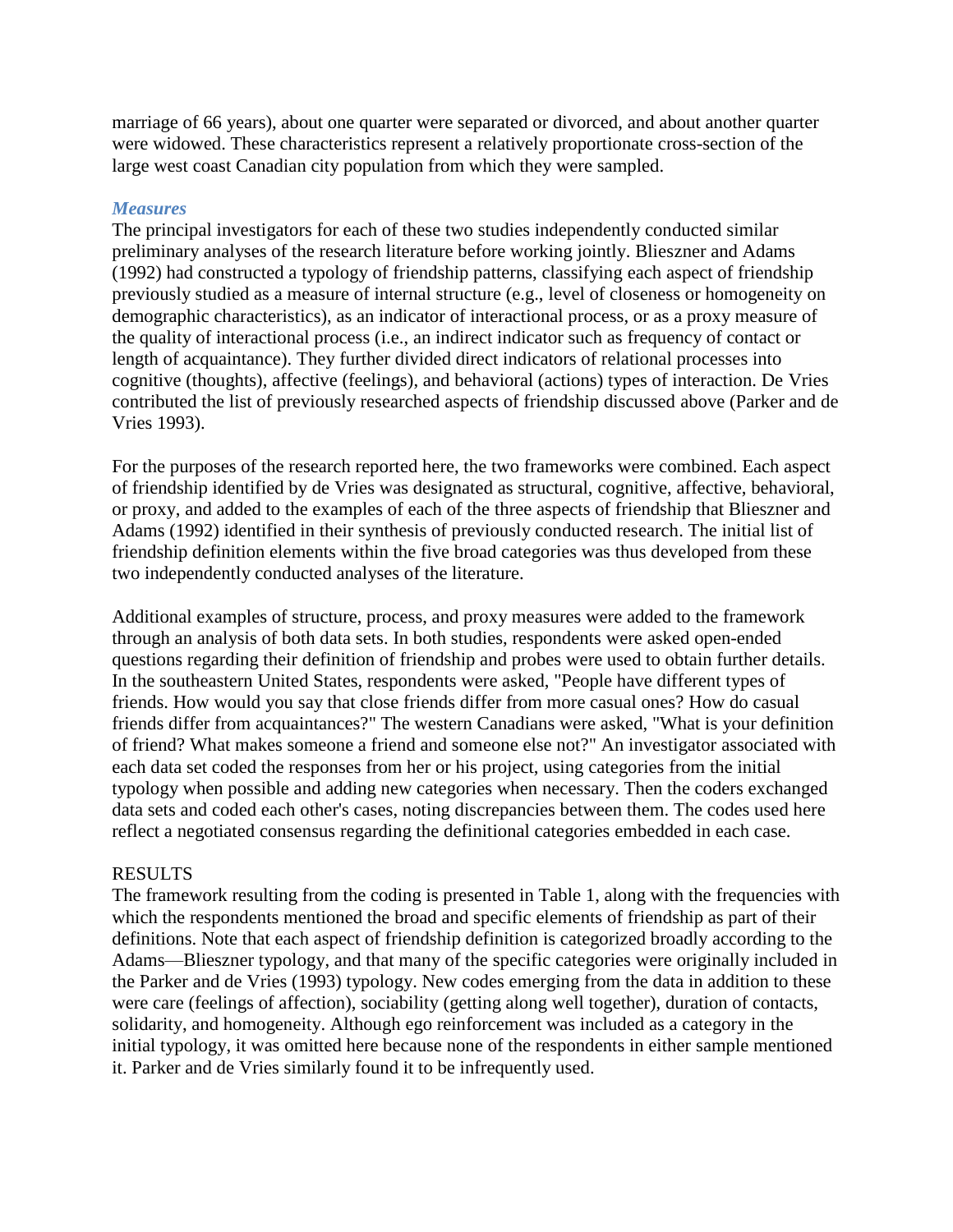| Element of Definition       | Frequency | Percent |
|-----------------------------|-----------|---------|
| <b>Behavioral Processes</b> | 90        | 76.9    |
| Self-Disclosure             | 56        | 47.9    |
| Sociability                 | 46        | 39.3    |
| Assistance                  | 28        | 23.9    |
| <b>Shared Activities</b>    | 24        | 20.5    |
| Cognitive Processes         | 82        | 70.1    |
| Loyalty/Commitment          | 43        | 36.8    |
| <b>Trust</b>                | 29        | 24.8    |
| Shared Interests/Values     | 26        | 22.2    |
| Acceptance                  | 15        | 12.8    |
| Empathy                     | 13        | 11.1    |
| Appreciation/Respect        | 6         | 5.1     |
| <b>Affective Processes</b>  | 47        | 40.2    |
| Compatibility               | 27        | 23.1    |
| Care                        | 24        | 20.5    |
| Structural Characteristics  | 35        | 29.9    |
| Solidarity                  | 34        | 29.1    |
| Homogeneity                 | 5         | 4.3     |
| Proxy Measures of Process   | 28        | 23.9    |
| Frequency of Contact        | 16        | 13.7    |
| Length of Acquaintance      | 13        | 11.1    |
| Duration of Contacts        | 2         | 1.7     |

| <b>TABLE 1</b>                                   |  |  |
|--------------------------------------------------|--|--|
| Elements of Friendship Definitions ( $N = 117$ ) |  |  |

Overall, in order of decreasing frequency, respondents defined friendship in terms of at least one behavioral process (76.9%), cognitive process (70.1%), affective process (40.2%), structural characteristic (29.9%), or proxy process (23.9%). The 117 respondents named over three specific characteristics of friendship on average ( $M = 3.4$ , SD = 1.5), with 8.5 percent of them naming only one and 9.4 percent naming six or seven.

In the next part of the Results section, we illustrate the specific characteristics of friendship listed in Table 1 with quotations from the two studies. Note that because most respondents named more than one characteristic in their definitions, these examples are excerpted from the whole. Also note that within the five broad categories of the Adams—Blieszner typology, we discuss the specific examples of elements of friendship definition in order of their decreasing frequency. Finally, we present the results of a series of three-way analyses of variance, all with age category, gender, and study location as independent factors. Each analysis had a different dependent variable, namely, the number of characteristics within a broad category of the typology.

### *Behavioral Processes*

The behavioral processes mentioned were, in order of decreasing frequency, self- disclosure, sociability, assistance, and shared activities. Most respondents identified one or two behavioral processes ( $M = 1.3$ ,  $SD = .9$ ). A middle-old man who lived in Greensboro described friendship in a way typical of those who mentioned self- disclosure as a criterion:

ell, with close friends you feel free to talk with them you know, talk with them about some of your personal problems. You talk with them, you feel free to talk with them period, about anything that arises or anything that's at hand to talk about.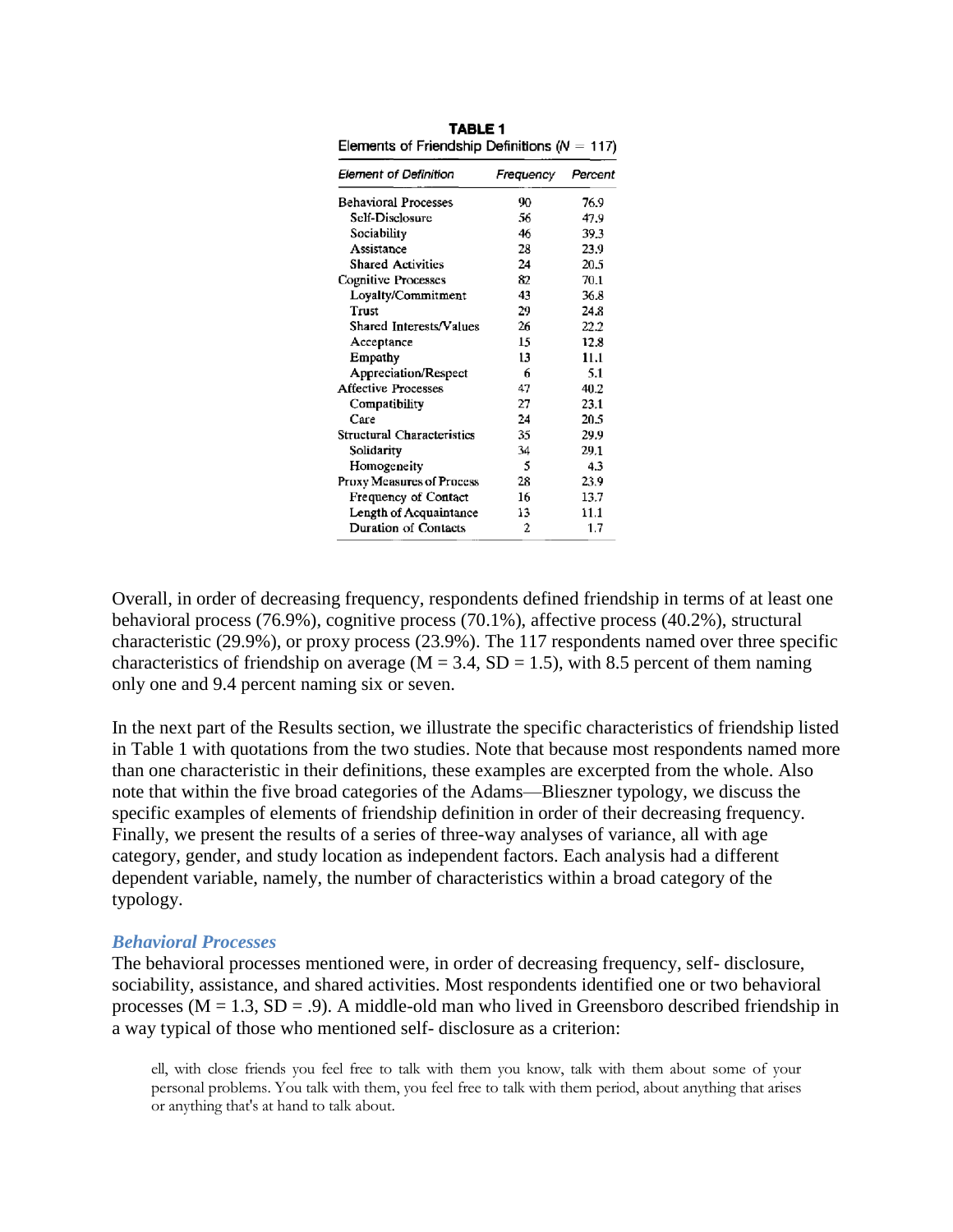Sociability was often used to reference the good or fun times friends shared, as reflected in the following quote from an old-old Canadian woman:

A friend is wonderful pleasant.... I've had great pleasure with a friend.

Additionally, sociability tended to be reserved for distinguishing between casual friends and acquaintances, as this quotation from a middle-old Greensboro man illustrates:

With casual friends, you may go out to a dinner or have a social contact, and acquaintances you say "hello."

#### An old-old woman, also from Greensboro, used assistance as a criterion:

I don't know. Real close friends are more free to help, you know, to do things.

A young-old woman who lived in the southeastern United States contrasted close friends with casual ones in terms of shared activities:

You do things [with close friends] probably more so than you do with your casual friends. A casual friend is just like a "hello," and, you know, just a little small conversation, and "good-bye."

### *Cognitive Processes*

The respondents named six cognitive processes. In order of decreasing frequency, the respondents mentioned, loyalty or commitment, trust, shared interests or values, acceptance, empathy, and appreciation or respect. They delineated an average of approximately one cognitive process ( $M = 1.1$ ,  $SD = 1.0$ ). A young-old woman from the southeastern United States described friends as loyal or committed:

You may never see a person for a year, but if that's your friend, when you call him, he'll be there.

## A middle-old man from the Canadian sample offered this definition of friend with an emphasis on appreciation:

It may be features like about the individual, their sense of humor, an admiration that I have aside from that in the way they stand up to the problems that I've known them to experience.

#### A middle-old Canadian woman described trust that underlies self-disclosure:

Friends you are more likely to blend or share deeper things than you are with someone that is casual, because you know there's a trust there that you build up, you know. And you're confident in that person, because they are not going to expose those things.

#### A middle-old woman from the same study location offered the following example of shared interests and values:

It's a sort of chemical thing, I suppose it's like falling in love, you meet some people and you like them right away while sometimes it just happens you have something in common, not the same thing with every friend.

#### One old-old man from Greensboro described friends as those who accept you: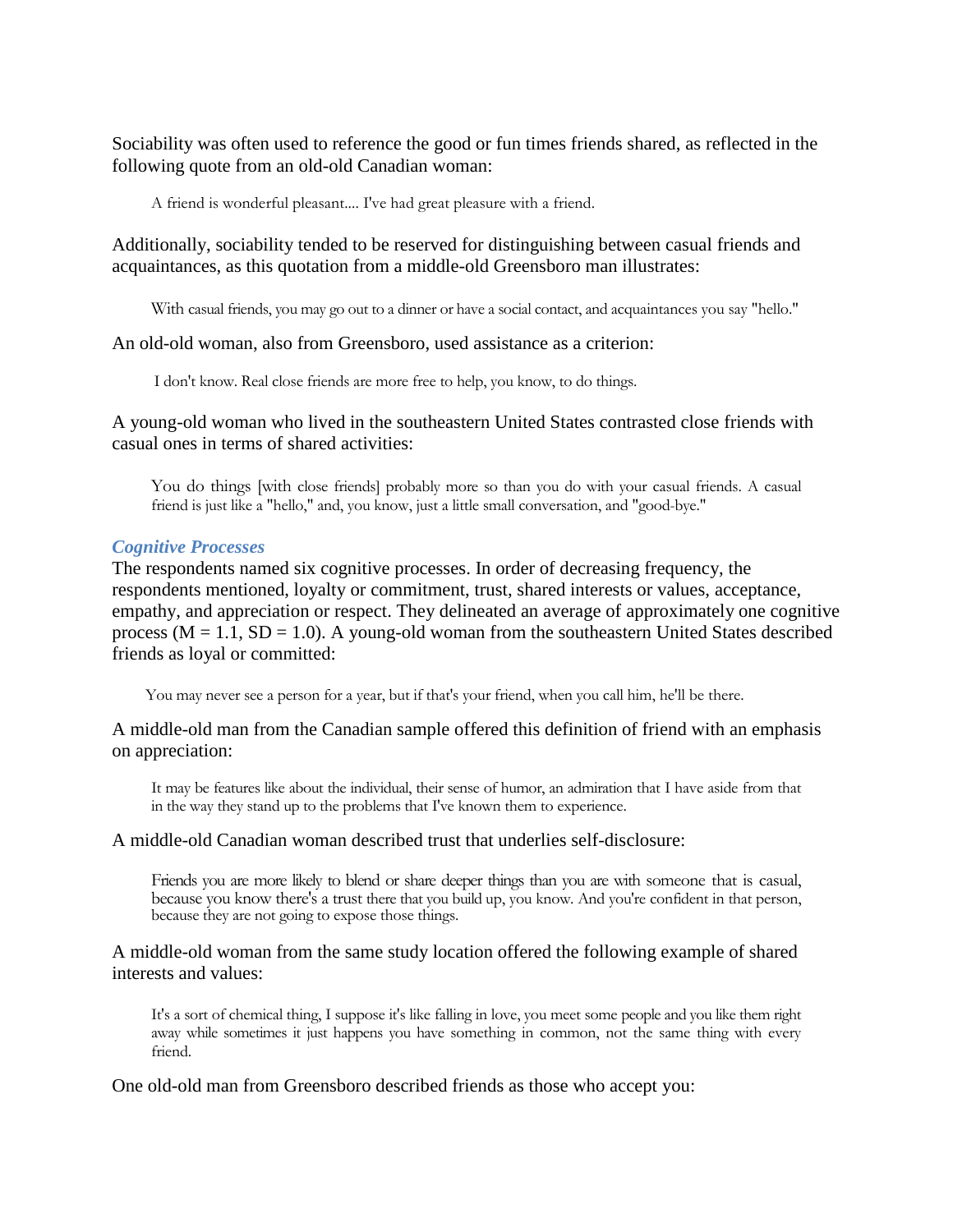And your close friends, you accept them a lot of times, things that you don't entirely approve of, but they're still there. You see what I mean. You got to accept that as well.

### A focus on empathic understanding is evident in the following quote from an old-old woman in the Canadian sample:

A person . . . take a bit of guff and a bit of dirt and not turn you down for one particular reason. Have a good understanding of each other's feelings.

#### *Affective Processes*

Compatibility and care were the two affective processes that respondents mentioned. Most respondents did not name an affective process; almost all of those who did, named only one  $(M =$ .4, SD = .6). A middle-old woman from Greensboro described feeling compatible as important to friendship:

Well, you just feel comfortable. You're not, you're not trying to figure people out.

Care was described as a criterion of friendship for one middle-old woman in Vancouver:

Just the way they come across to me as a friend, which an acquaintance doesn't. You feel close. You get close to them, whereas an acquaintance, they are distant, you can't get close to them, they are just an acquaintance and they stay that way.

A young-old man from the same sample incorporated care as follows:

Someone who likes you as much as you like him or her.

#### *Structural Characteristics*

Solidarity and homogeneity were the two structural characteristics named as part of the respondents' definitions of friendship. Only about a quarter of the respondents named a structural characteristic of friendship, and only four named two structural features ( $M = .3$ ,  $SD = .5$ ). Solidarity was usually mentioned as a result of other aspects of friendship, rather than as a defining element. In other words, solidarity was assumed to be so central to the definition of friendship that mentioning it would have been tautological. However, one middle-old man from Greensboro summed up the notion of solidarity or lack of social distance fairly succinctly:

They'd come in the house and out of the house almost at will, the same way we did.... But we were very close.

Homogeneity applied to a variety of domains such as belonging to the same religion or working in the same occupation. One middle-old woman from British Columbia spoke of similarity in marital status as a factor in friendship:

There are some other women who are either widowed or divorced who I used to know as acquaintances and I guess because of our single status and the fact that we have to now do things together . . . this is part of what makes an acquaintance a friend.

#### *Proxy Measures of Process*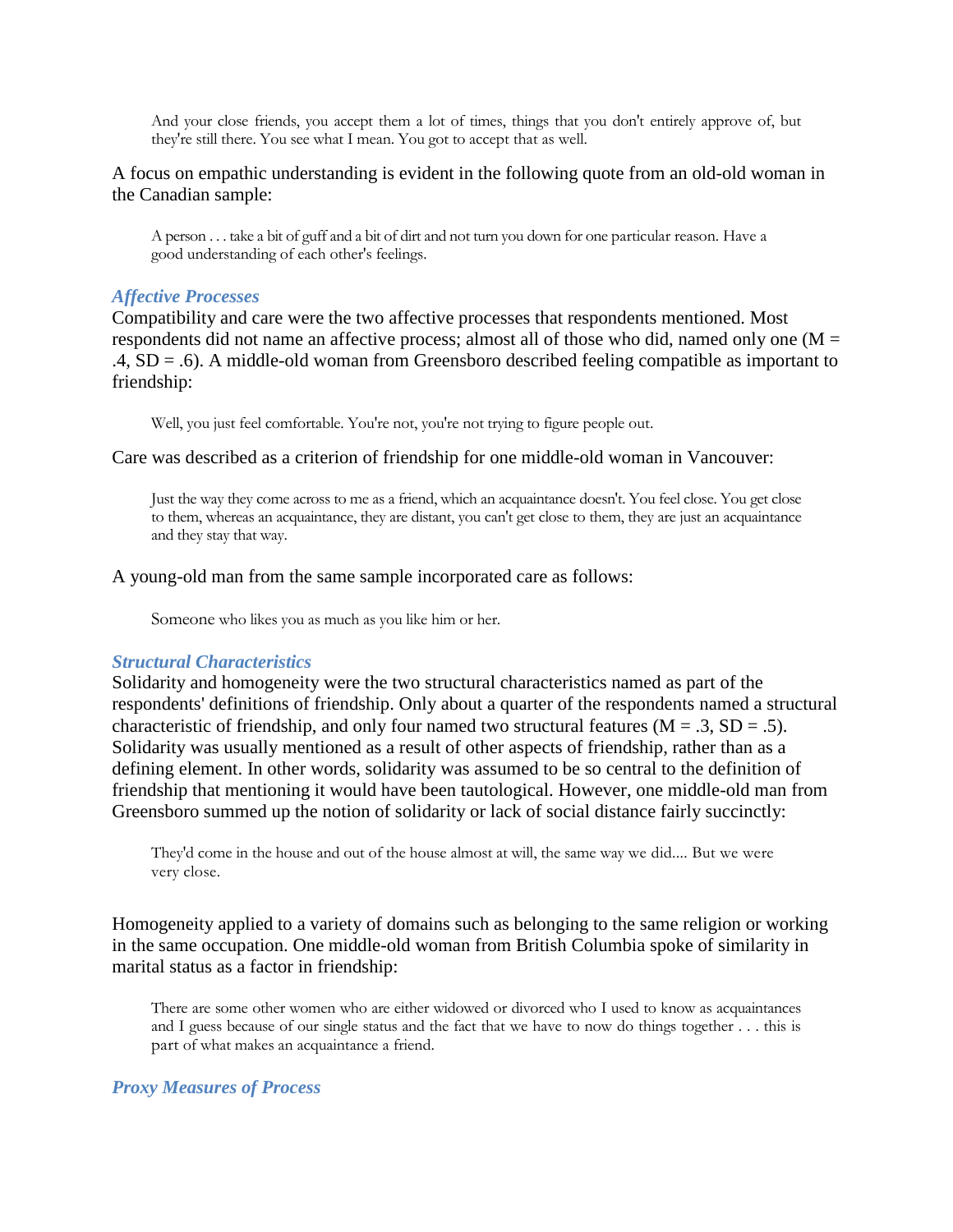Proxy indicators of relational interaction or quality include, in decreasing order of how often they were mentioned, frequency of contact, length of acquaintance, and duration of contacts. Approximately one out of four respondents named a proxy process, with only a few naming more than one  $(M = .3, SD = .5)$ . The following Greensboro woman, in her middle-old years, mentioned both frequency of contact and length of acquaintance in her definition of friendship:

Probably time, knowing them over a Long period of time. . . . You may be acquainted with somebody that you see, you rarely ever speak to, you know of them, you know they exist, and you're around them periodically, but you don't have any direct contact with them, whereas friends you do have contact with them.

Another Greensboro woman, this one in her later years, mentioned the duration of contacts as part of her definition of friendship:

Acquaintances, you just say, "Hello, how are you today? I hope you're fine. I wish you well." And then the casual friends, I maybe spend a little more time with. "How's your mother? How's your father? How are you getting along? How's the job going?"

#### *Effects of Age Category, Gender, and Study Location*

Turning to the analysis of variance results, there were no age group, gender, or study location effects on total number of friendship characteristics named. Gender and study location each had main effects on at least one measure of the number of characteristics named within each broad category. Women named more affective processes ( $M = .54$  vs. .30,  $F = 4.0$ ,  $df = 1$ ,  $p < .05$ ) and men named more proxy processes ( $M = .40$  vs.  $.16$ ,  $F = 8.3$ ,  $df = 1$ ,  $p < .01$ ). Western Canadians named more affective ( $M = .56$  vs. .28,  $F = 5.9$ ,  $df = 1$ ,  $p < .05$ ) and cognitive processes ( $M =$ 1.38 vs. .83,  $F = 7.7$ ,  $df = 1$ ,  $p < .01$ ), whereas southeastern U.S. residents named more behavioral (M = 1.5 vs. .78, F = 3.3, df = 1, p < .10) and proxy processes (M = .42 vs. .14, F= 8.7, df =1,  $p < .01$ ) and more structural characteristics (M = .49 vs. .20, F = 8.0, df 1,  $p < .01$ ).

As shown in Figure 1, age group and study location interacted with the number of structural characteristics named ( $F = 3.3$ , df = 2, p < .05). In the southeastern United States, the young-old and the old-old named fewer structural characteristics than the middle-old did ( $M = .41$  and .46, respectively, vs. .60). In contrast, in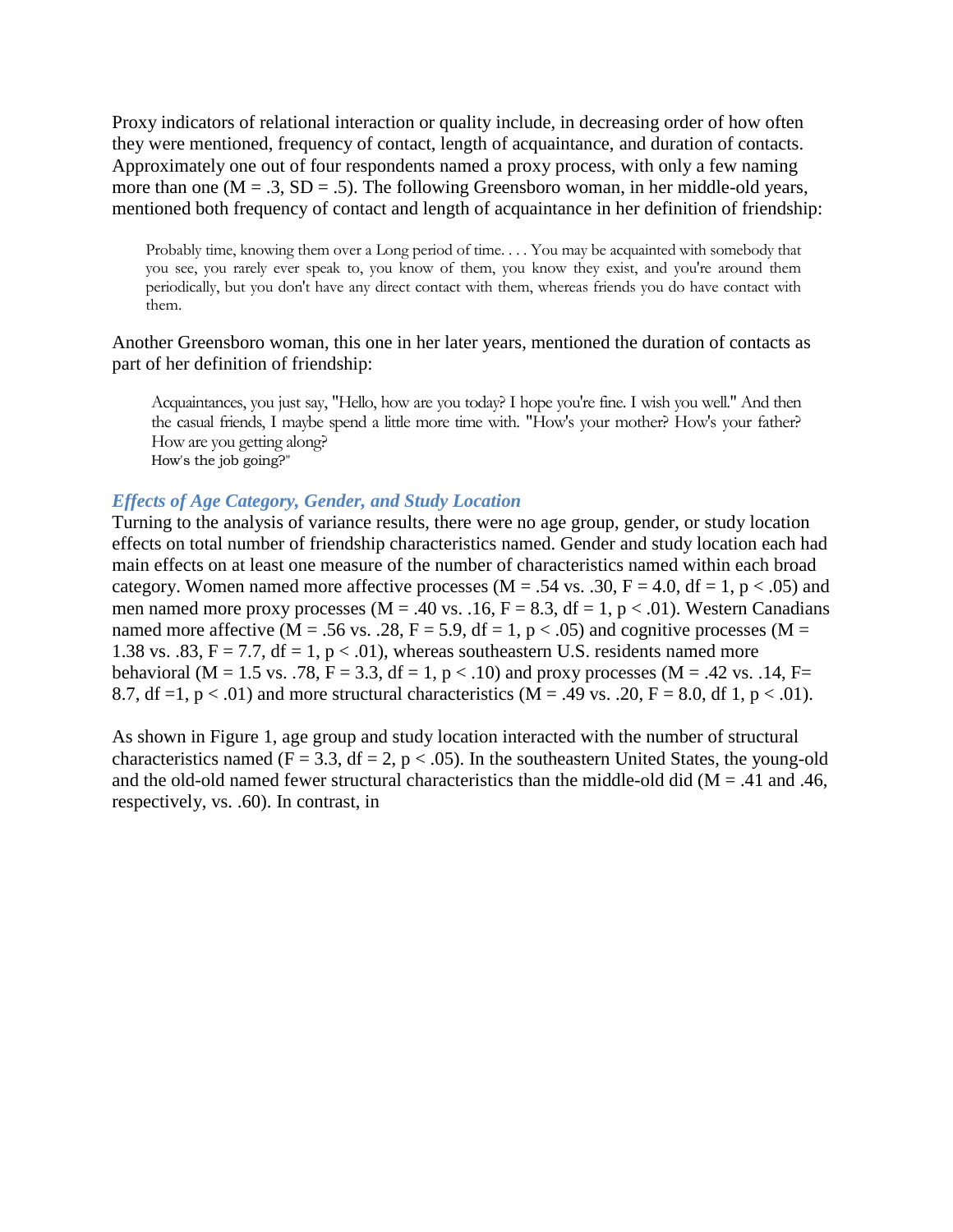

Age Category

**FIGURE 1** Number of structural elements in friendship definitions as a function of age group and study location.



**FIGURE 2** Number of proxy elements in friendship definitions as a function of age group, gender, and study location.

western Canada, the young-old and the middle-old participants rarely named any structural characteristics, but the old-old ones did  $(M = .09$  and  $.05$ , respectively, vs. .50).

Also, as shown in Figure 2, age group, gender, and study location interacted with number of proxy characteristics named ( $F = 2.8$ ,  $df = 2$ ,  $p < .10$ ). In the southeastern United States, the older the men were, the more proxy processes they named  $(M = .30, .70, .80,$  respectively), whereas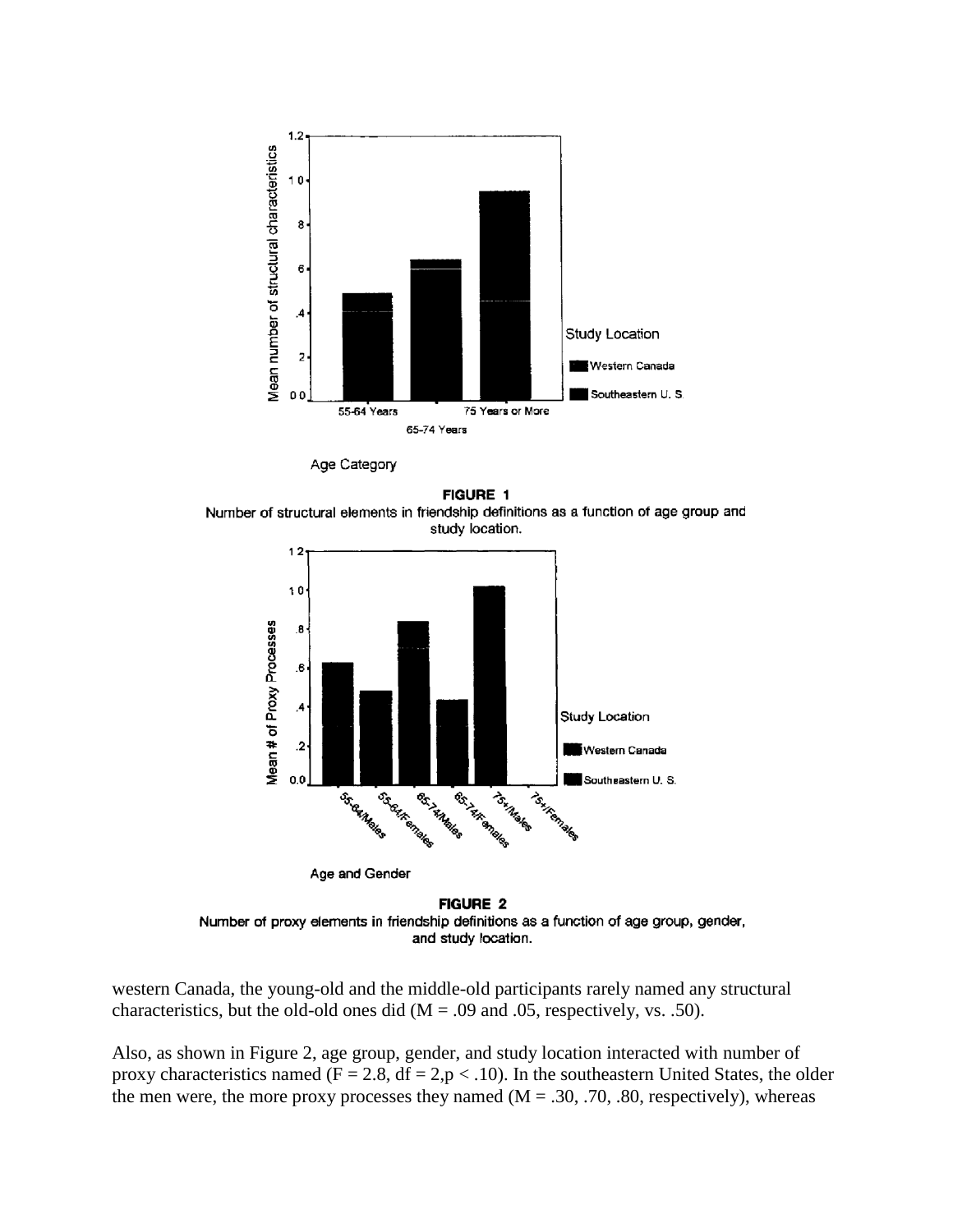the older the women were, the fewer they named  $(M = .42, .30, .00,$  respectively). Young-old men named fewer proxy processes than young-old women did  $(M = .30 \text{ vs. } .42)$ , but middle-old and old-old men named more proxy processes than their female counterparts ( $M = .70$  and  $.80$ , respectively, vs. .30 and .00). In western Canada, men who were young-old and old-old named more proxy processes than those who were middle-old  $(M = .33$  and .22, respectively, vs. .14), whereas the opposite was true for women  $(M = .07$  and  $.00$ , respectively, vs. .14). Men named more proxy processes than women did in the young-old and old-old groups ( $M = .33$  and .22, respectively, vs. .07 and .00), but among those in the middle-old group, men and women named the same number of proxy processes on the average  $(M = .14$  and  $.14$ , respectively).

## **CONCLUSIONS**

# *Definitions of Friendship*

Our findings confirm and expand the complexity of definitional elements of friendship reported previously. Not only did study participants spontaneously identify 17 specific key criteria of friendship within 5 broad categories, many of them mentioned multiple dimensions as they contrasted close and casual friends with each other and with acquaintances, or delineated what makes a person a friend or not a friend. The results indicate that behavioral aspects of friendship are key determinants of the relationship. People value concrete evidence of friendship as manifested in self-disclosure, sociability, day-to-day assistance, and shared activities. A high proportion of elders also incorporates cognitive processes into the definition of friendship. Appraising a person as loyal, trustworthy, and having the same interests contributes to counting the person as a friend. In contrast, affective processes, structural characteristics, and proxy indicators of interaction were mentioned less frequently when respondents defined friendship. These dimensions are important to some older adults, but achieved far less consensus than behavioral and cognitive dimensions.

Looking at subgroups within the sample showed that women and men focused on distinct aspects of friendship. As expected given the literature on the differences in the friendship patterns of women and men, the former highlighted emotional qualities and the latter were more likely to endorse indirect, proxy indicators of friendship such as frequency of contact or length of acquaintance.

As indicated in the Introduction, our expectations of the data related to age effects implied a linear pattern of change across the three age groups of participants. This pattern was evident in the Canadian data on structural elements of friendship definitions, but a curvilinear pattern occurred in the American data. Solidarity and homogeneity were most salient for the oldest Canadians and for the middle-old Americans. The three age groups did not differ significantly in the number of friendship processes mentioned, however. In this case, respondents in each group were equally likely or unlikely to focus on behavioral, cognitive, and affective aspects of interaction. Age interacted significantly with gender and geographic location in the analysis of proxy aspects of friendship definitions. In contrast to the results for structural features mentioned, age group differences were linear in the American data but curvilinear, in opposite direction for each gender, in the Canadian age group comparisons. That is, the length of acquaintance and frequency of contact were most relevant for the oldest American men, youngest American women, youngest and oldest Canadian men, and middle-old Canadian women.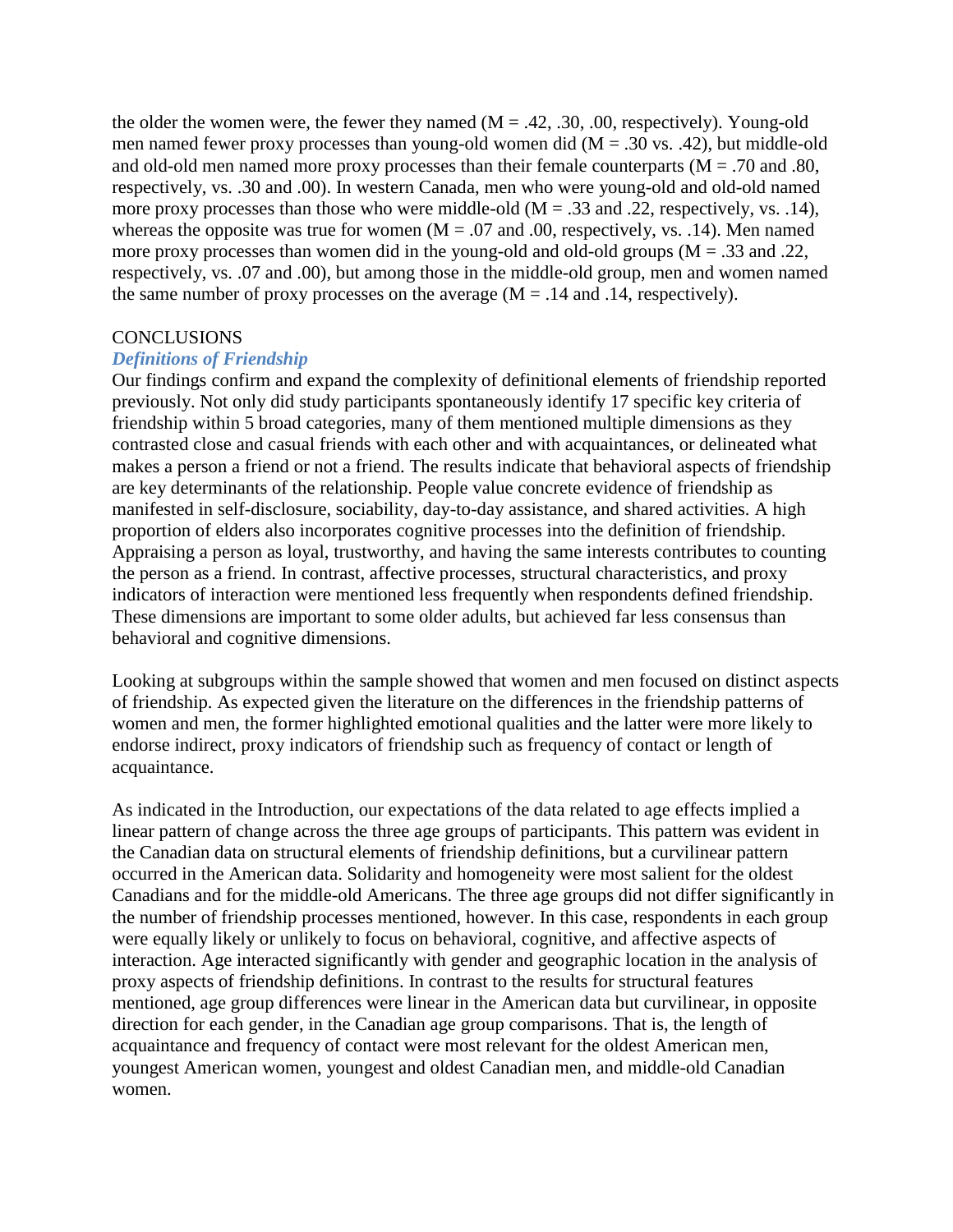These results illustrate the heterogeneity of the aged population across geographic locations, and the complexity of influences on friendship interaction. Although we controlled for health in a general sense by studying only community-dwelling elders, it is possible that variations in health and mobility affected perceptions of the characteristics of friendship. Retirement might have afforded the oldest American and Canadian men more chances to interact frequently with friends than their female counterparts had. Or, if their health was worse than the women's and they were more limited in their ability to interact often with friends, frequency of contact might have been more salient to them than it was to the woman.

These findings merit careful consideration by researchers conducting future studies of friendship. It is not appropriate to assume that people share common criteria for friendship. Unless they start by asking respondents for their definition of friendship, investigators risk either not knowing exactly what kinds of relationships respondents are describing, or they risk imposing incompatible or superficial definitions of friendship on participants. In either situation, full understanding of the dimensions of friendship under study is jeopardized. We recommend that researchers take care to solicit respondents' own definitions of friendship as well as their distinctions among types of friends before proceeding to query them on other aspects of friendship.

# *Effects of Context on Definitions of Friendship*

The significant interaction effects involving study location point to the importance of considering the influence of culture, as affected by geographic region, on friendship. The relative emphasis on affective and cognitive processes in the Canadian sample, and behavioral, proxy, and structural aspects of friendship definitions in the U.S. sample is striking and provocative. Although no clear and definitive interpretation of such findings is readily available, we have entertained a couple of thoughts. As suggested in the Introduction, perhaps the relative newness of the Vancouver area and its members, in contrast to the Greensboro area, suggests a region with fewer traditions and protocol, both of which are rich in structural and behavioral characteristics. Also, the heterogeneity of the Canadian region may bear some responsibility for this pattern of results. The city of Vancouver received roughly 24,000 international migrants annually over the past several years. Perhaps the cultural fusion created by such high inmigration rates lends itself to a more cognitive and affective focus on friendship, both in its creation and in its maintenance. Culture, in some form, is implicated in both of these potential explanations.

In both Canada and the United States, young-old persons were relatively unlikely to endorse structural features of friendship such as solidarity (closeness) and homogeneity (e.g., similarity of religion or occupation), but the results for middle-old and old-old persons diverged in each country. The findings related to indirect proxy indicators of friendship were even more intricate because the significant patterns involved differing combinations of age and gender groups within the study locations. Both these complex patterns and the fact that significant interactions with study location occurred for the frequencies of structural and proxy dimensions mentioned when defining friendship but not for the frequencies of including process aspects demonstrate that cultural context has an influence on friendship. These findings underscore the need to examine the consequences of cultural context further. Additional studies of friendship definitions held by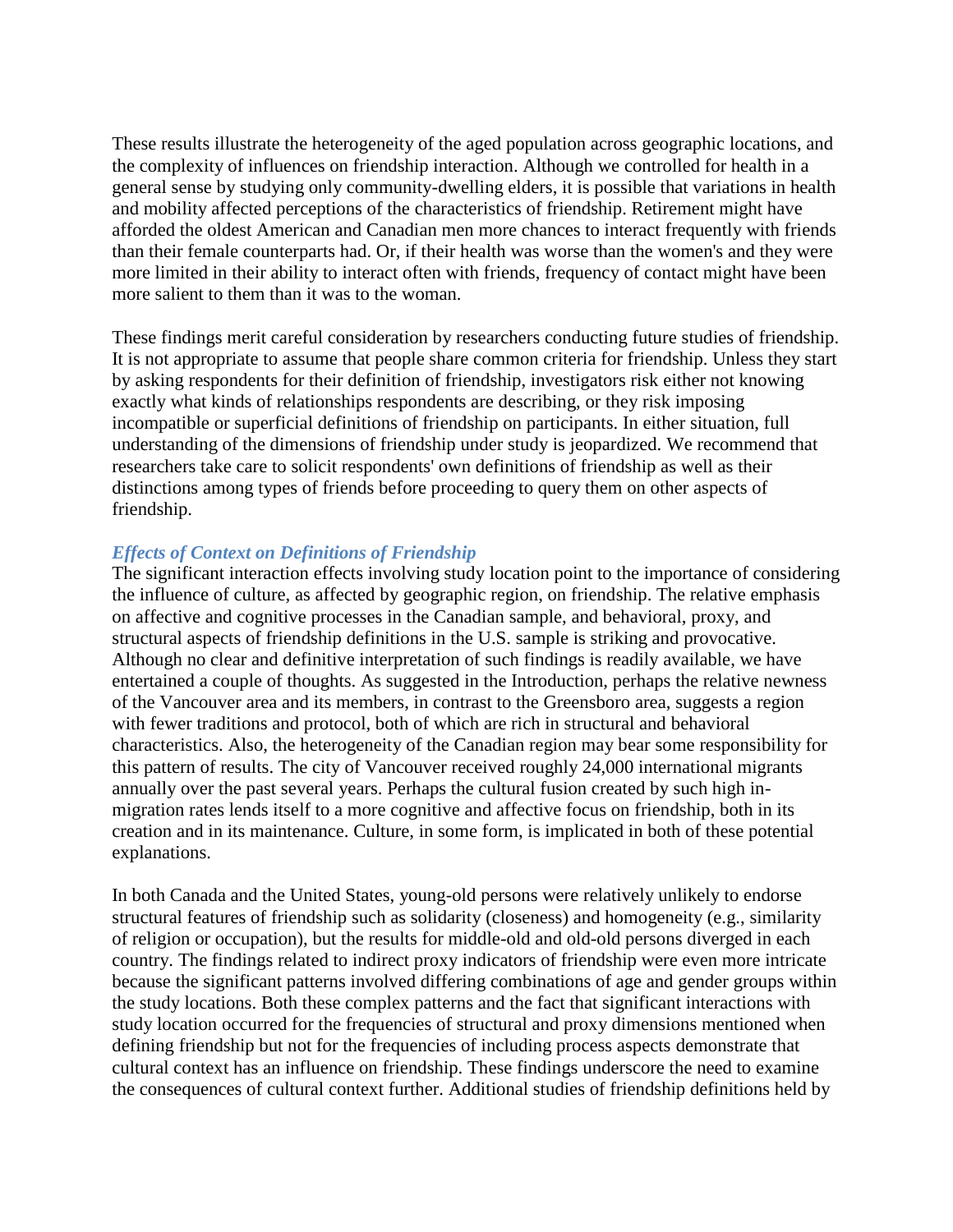residents of other regions of the United States and Canada, as well as those in other parts of the world, could shed light on the cultural forces that affect perceptions of close relationships.

The samples used in this study were fortuitously similar in terms of their age and gender composition. Also, the two communities had similar population densities. Although this is not a perfect design, it does provide some confidence in our assumption that regional or national cultural influences affect friendship. Examining contextual effects is complicated, however, because it is difficult to determine where they operate. At what level of interaction are definitions of friendship socially constructed—dyadic, network, immediate social environment, community, or societal (cf. Adams and Blieszner 1993)? To some extent, the answer is probably, "at all levels." For this reason, in gross comparisons across communities or countries, variations in lower level contextual effects might not be obvious. This suggests the need to investigate community- and societal-level perceptions of friendship as reflected, for example, in literature, advertising, and social policies as well as to compare more microlevel definitions in detail, as we have done here.

Differences in the designs of the two studies may also help account for the effects of study location, however. Recall that the Greensboro sample was recruited by way of random digit dialing; the Vancouver sample was composed of volunteers. Perhaps this latter approach resulted in a sample of individuals sufficiently interested in the topic to present themselves, volunteer their participation, and discuss their conceptions of social relationships in general and friendships in particular. These particular individuals may have thought more about their friendships (implicating cognitive dimensions) and their affective quality. Implicit in this analysis is the importance of the context within which queries about friendships are embedded for descriptions of the same. Similarly, it is possible that the difference in the wording of the questions soliciting definitions of friendship led to location effects. Given that the findings were along the lines we initially predicted based on documented differences in the cultures of the two areas, however, we have confidence that context mattered more than study design did. Future research, designed explicitly to test contextual effects, will support or refute our interpretation.

ACKNOWLEDGMENTS: Adams and Blieszner gratefully acknowledge support from the AARP Andrus Foundation, the Women's Research Institute at Virginia Polytechnic Institute and State University, and the Research Council of the University of North Carolina at Greensboro. They thank Cecile D. Cachaper and Kara Ruffin for research assistance. De Vries acknowledges the financial support of the Social Sciences and Humanities Research Council of Canada.

### REFERENCES

Adams, R. G. 1986. "A Look at Friendship and Aging." *Generations,* 10: 40-43.

- Adams, R. G. 1987. "Patterns of Network Change: A Longitudinal Study of Friendships of Elderly Women." *The Gerontologist* 27: 222-227.
- Adams, R. G. 1989. "Conceptual and Methodological Issues in the Study of Friendship." Pp. 17- 41 in *Older Adult Friendship: Structure and Process,* edited by R. G. Adams and R. Blieszner. Newbury Park, CA: Sage.
- Adams, R. G.. and R. Blieszner. 1993. "Resources for Friendship Intervention." *Journal of Sociology and Social Welfare* 20: 159-174.